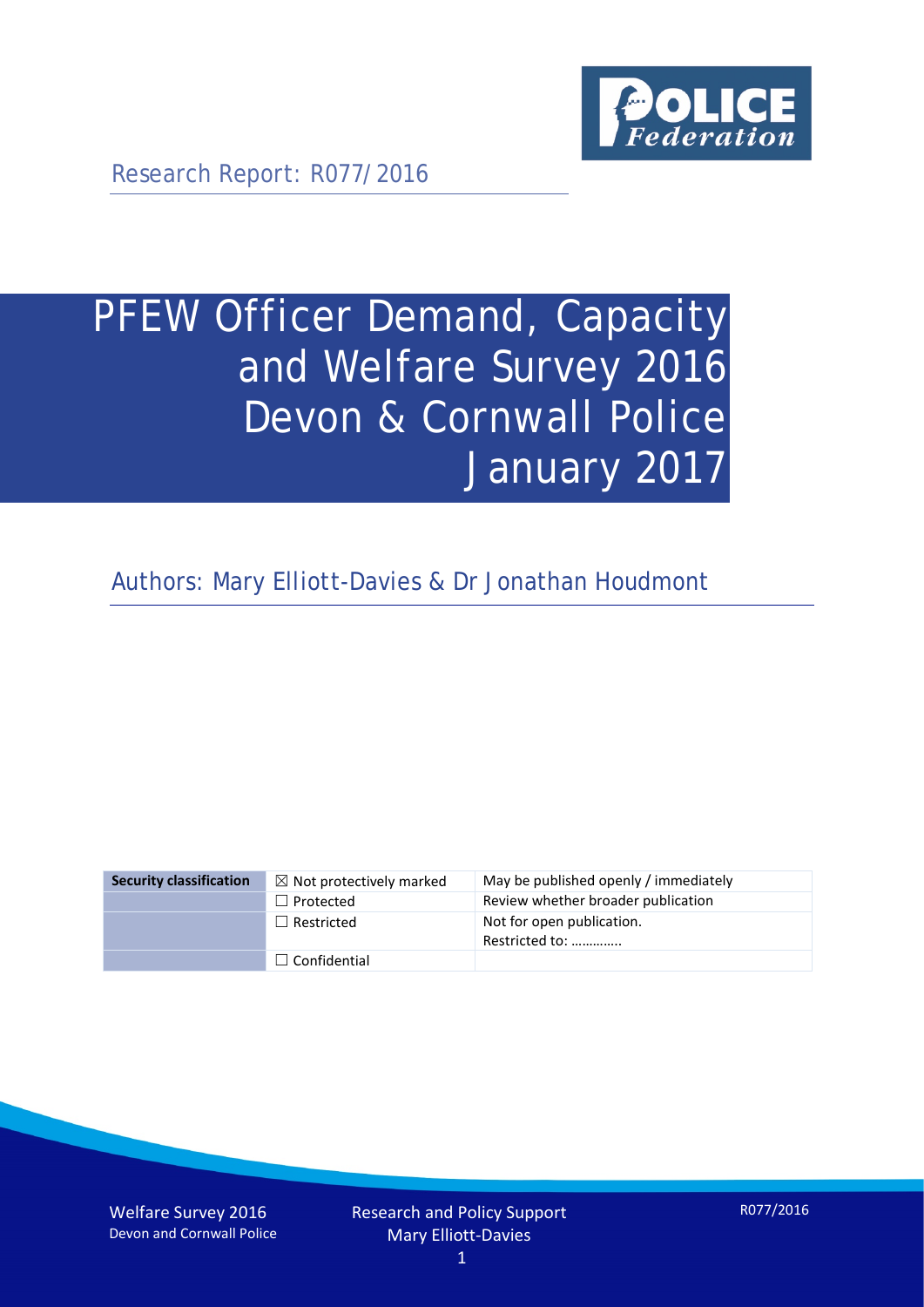# **1. FOREWORD**

#### **INTRODUCTION**

In recent times policing in England and Wales has experienced unprecedented budgetary cuts amount[i](#page-15-0)ng to an 18% real-term reduction since 2010.<sup>1</sup> The impact on police officer numbers has been considerable, with a 14% fall in officer numbers over a seven year period from a high of 143,734 in 2009<sup>[ii](#page-15-1)</sup> to 124,066 in March 2016.<sup>[iii](#page-15-2)</sup> Evidence from a focus group study conducted by the PFEW<sup>[iv](#page-15-3)</sup> highlighted that these reduction's may be having a negative effect on officers individual wellbeing. It was within this context that the 2016 PFEW Officer Demand, Capacity, and Welfare Survey took place.

This report provides a summary of responses to key questions from the 2016 PFEW Officer Demand, Capacity, and Welfare Survey from respondents in **Devon & Cornwall Police**.

Where appropriate, details of average responses for the police service as a whole are also presented. However, differences between the national and local responses have not been tested statistically and therefore any differences reported are for guidance only and must be treated with caution.

Force rankings have not been included due to the vast range of response rates across forces (2.1% - 34.2%), making comparisons inappropriate without the application of inferential statistics to address the extreme variations in sample sizes (range: 34 -3909). In addition, forces with less than 100 respondents were not provided with a force level report as their sample size was too small to be representative of the force as a whole and may have enabled identification of individuals based on their demographics.

Please be aware that the total number of responses for each item may vary slightly as not all items were answered by all respondents, and all percentages are rounded to the nearest whole number. In addition, the actual differences between any and all groups may be quite small and these details should be considered when interpreting the data.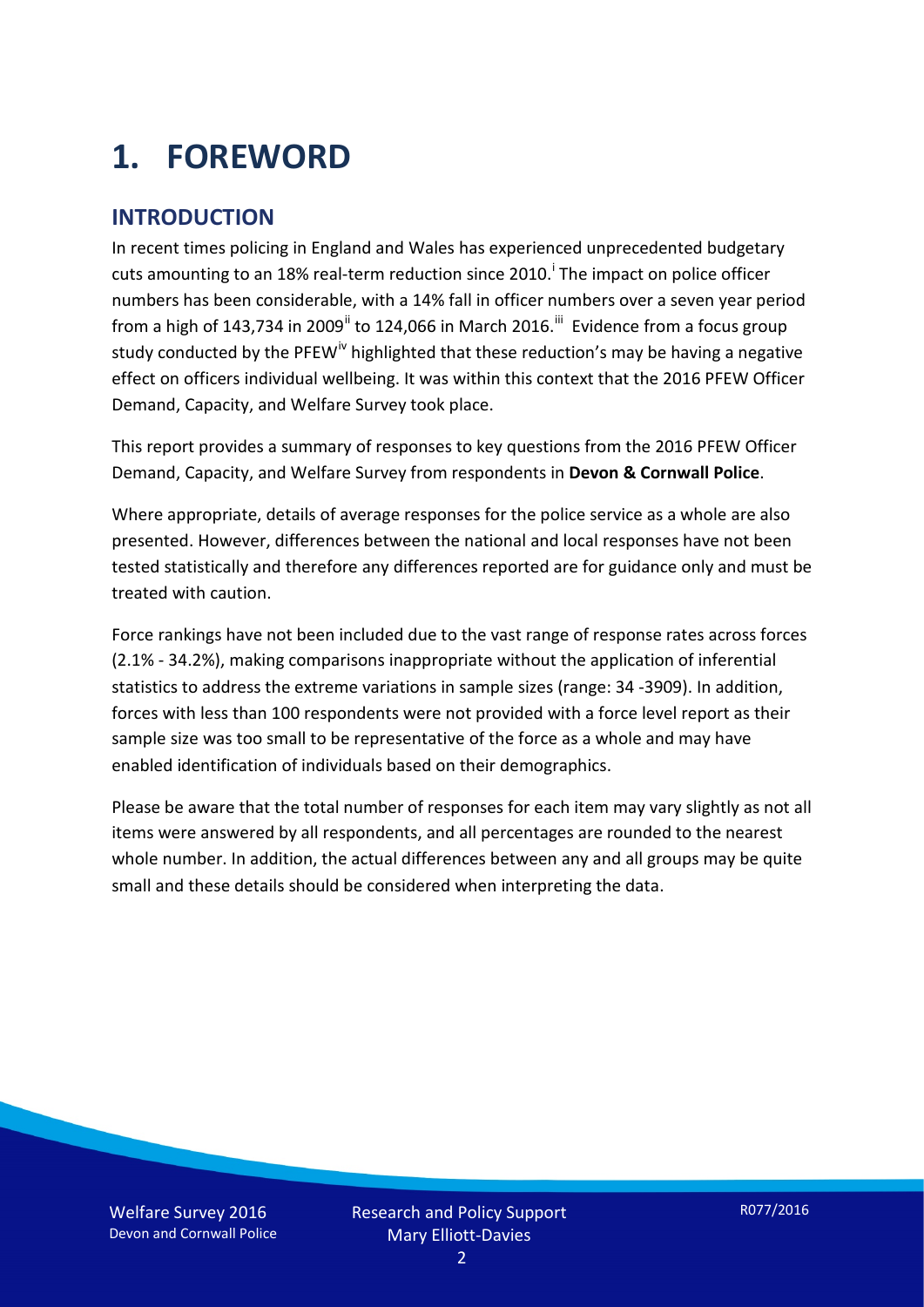#### **RESPONSE RATES AND DEMOGRAPHICS**

Survey responses were gathered over a four-week period in February 2016. All officers of the federated ranks in England and Wales were eligible to participate. Analyses were conducted on a sample of 16,841 responses drawn from all 43 forces across England and Wales.  $^1$  $^1$  The national response rate for the 2016 survey was 14%.

443 responses were received from Devon & Cornwall Police, representing a response rate of around 15%.<sup>[2](#page-2-1)</sup> The margin of error for this report has been calculated using the size of the sample and the population. At a 95% confidence level, this force report has a 4% margin of error. If the margin of error is less than 5%, it can be considered to be within the normal bounds of academic rigor.<sup>[3](#page-2-2)</sup> If this threshold has not been met, the results from this report must be interpreted with caution.

Overall 1% of respondents (*N*=237) to the survey declined to state which force they belonged to. These responses have been included within the national data but are excluded from force-level analyses.

71% of responses from Devon & Cornwall Police were received from male officers and 29% of responses were from female officers. In regards to rank, 70% of respondents from Devon & Cornwall Police were Constables, 23% were Sergeants and 7% were Inspectors or Chief Inspectors. 1% of responses from Devon & Cornwall Police were received from Black and Minority Ethnic (BME) officers.

-

<span id="page-2-0"></span> $1$  Data were removed where the respondent indicated they were not currently a police officer or they gave implausible answers – for full exclusion criteria, please see Houdmont & Elliott-Davies (2016).<br><sup>2</sup> Based on March 2016 Home Office figures of officer headcount.

<span id="page-2-1"></span>

<span id="page-2-2"></span> $3$  The generally accepted academic standards is a 95% confidence level with a 5% (or less) margin of error.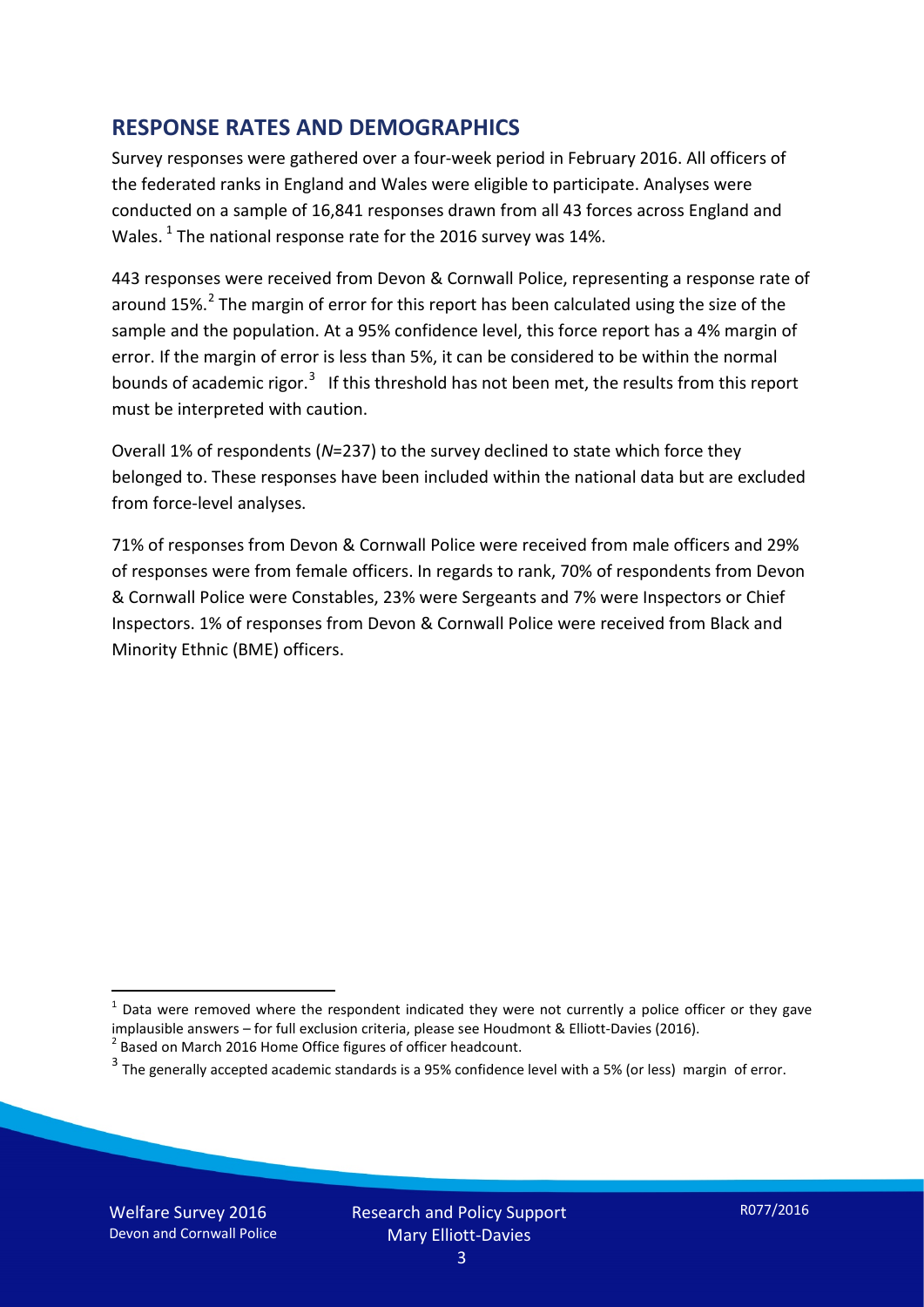# **2. DEMAND**

### **2.1. WORKLOAD**

54% of respondents from Devon & Cornwall Police told us that their workload is currently too high. This was lower than the proportion of national respondents who reported their workload was too high (66%).

#### **2.2. HSE MANAGEMENT STANDARDS**

The UK Health and Safety Executive published the Management Standards Indicator Tool (MSIT) to assist organisations in the assessment of workers exposure to dimensions of the psychosocial work en[v](#page-15-4)ironment that, if not properly managed, can lead to harm to health.<sup>v</sup> The 25-item version of the MSIT<sup>[vi](#page-15-5)</sup> contains four items that measure job demands.

25% of respondents from Devon & Cornwall Police told us that they often or always have unachievable deadlines, and 40% that they have to neglect some tasks because they have too much to do. Findings for the MSIT job demand items for Devon & Cornwall Police are presented in Figure 1 below.



#### *Figure 1. Devon & Cornwall Police: HSE MSIT Job Demands*

Welfare Survey 2016 Devon and Cornwall Police Research and Policy Support Mary Elliott-Davies

R077/2016

4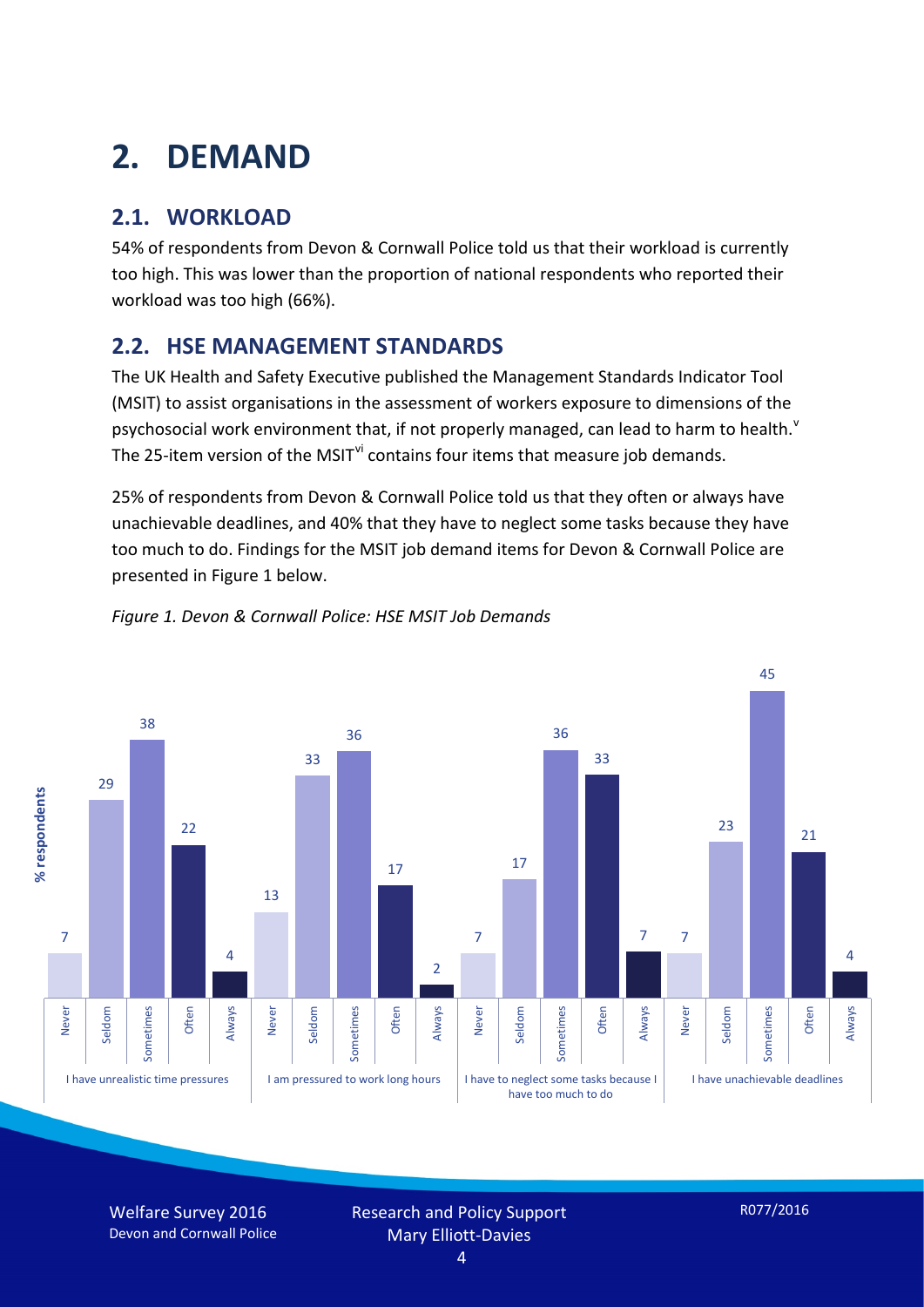#### **2.3. AMOUNT AND PACE OF WORK**

A set of statements were developed for the current study to assess aspects of job demands in regards to the amount and pace of work. Findings for Devon & Cornwall Police are presented in Figure 2.





62% of respondents from Devon & Cornwall Police *disagreed* or *strongly disagreed* that they were able to meet all of the conflicting demands on their time and 78% of respondents from Devon & Cornwall Police *disagreed* or *strongly disagreed* that there are enough officers to manage all the demands made on their team/unit.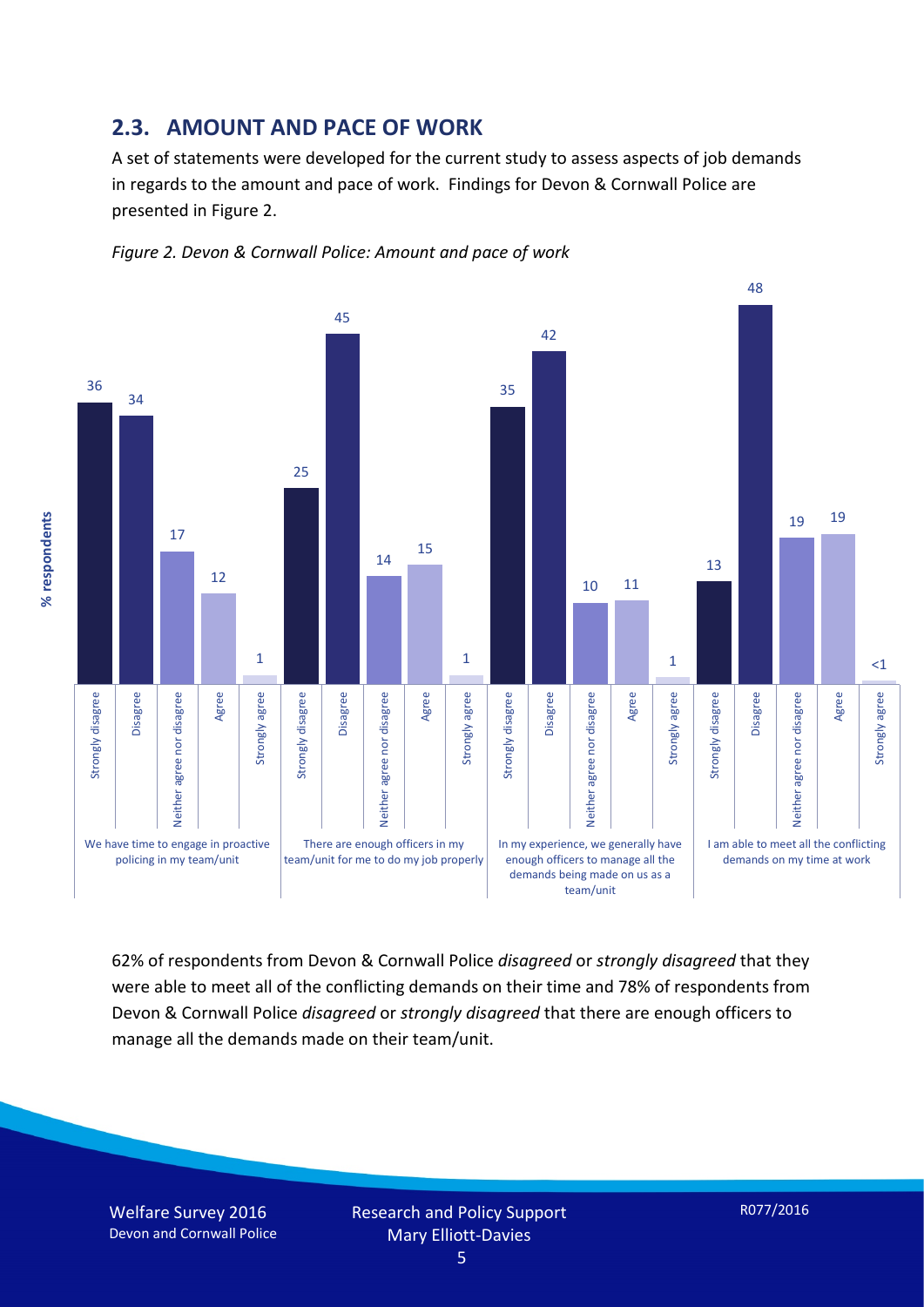# **3. CAPACITY**

#### **3.1. MINIMUM OFFICER STAFFING**

We asked respondents whether or not their team or unit has a minimum officer staffing level and 71% of respondents from Devon & Cornwall Police indicated that their team or unit had a minimum officer staffing level. Among respondents whose team or unit had a minimum officer staffing level, 7% indicated that this level was achieved *never* or *rarely*.

#### **3.2. OFFICER STAFFING ARRANGEMENTS**

Respondents were asked whether they had been told how officer staffing levels in their team/unit were determined and whether they felt it was effective. 55% of respondents from Devon & Cornwall Police indicated that they had not been told how officer staffing levels are determined, whilst 62% *disagreed* or *strongly disagreed* that the way officer staffing levels are determined seems to be effective. An additional set of statements were developed for this survey to assess aspects of capacity to meet job demands. Results for Devon & Cornwall Police are below.



*Figure 3. Devon & Cornwall Police: Capacity to deal with workload*

Welfare Survey 2016 Devon and Cornwall Police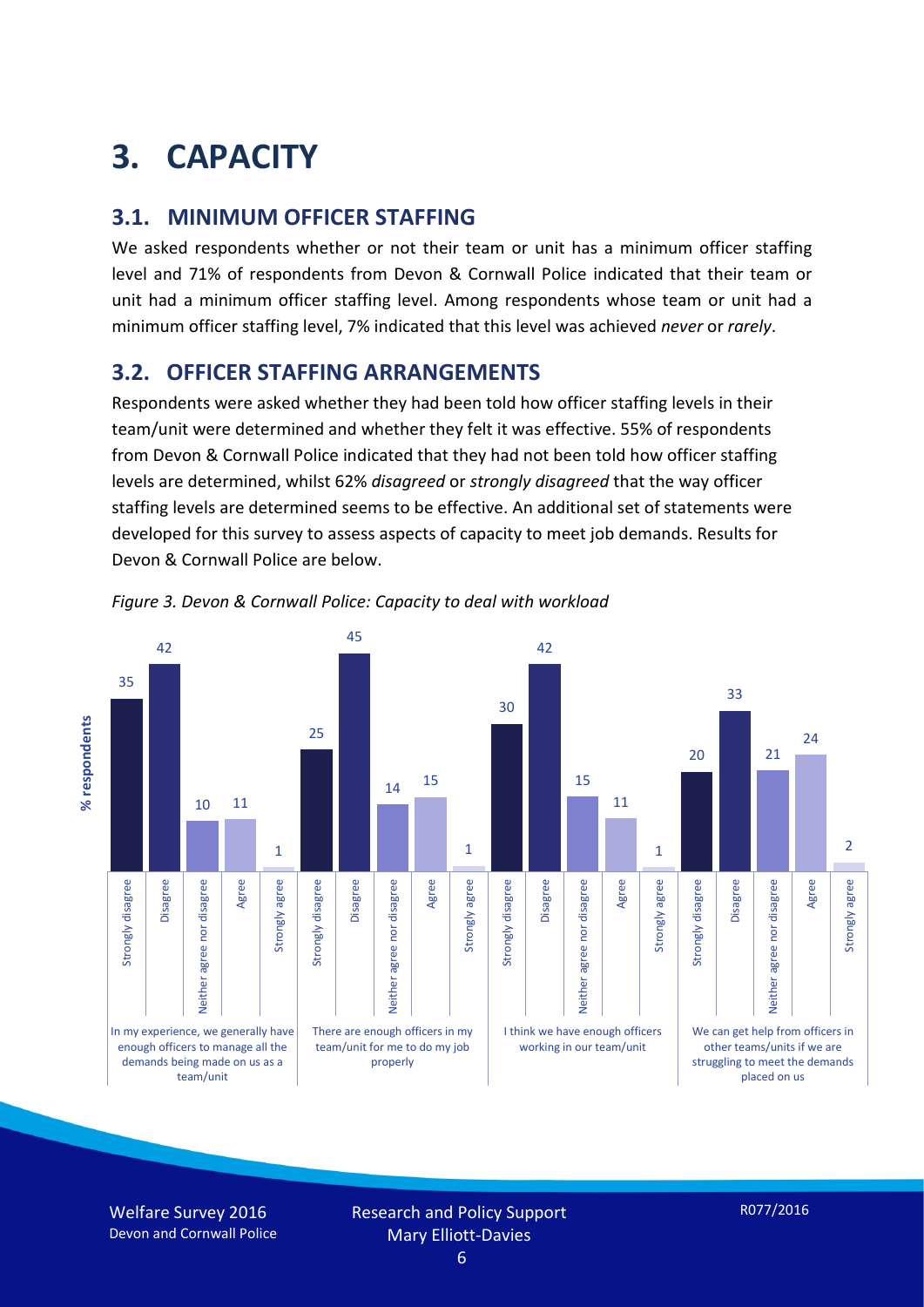## **4. WORK PATTERNS**

#### **4.1. SHIFTS**

Respondents were invited to indicate which of broad shift patterns they typically worked (indicated in Figure 4) and, to the nearest hour, how long their shifts are supposed to last.

0% of respondents from Devon & Cornwall Police reported their formal shift duration was more than the 8-10 hours advised by the Health and Safety Executive<sup>[vii](#page-15-6)</sup> and the Police Negotiating Board. Vill





#### **4.2. SINGLE CREWING**

Among respondents from Devon & Cornwall Police, for whom this item was applicable (*N*=*367*), 66% reported being single crewed either *often* or *always* over the previous 12 month period, this can be compared with 73% of respondents from the national sample.

#### **4.3. BREAKS, REST DAYS AND ANNUAL LEAVE**

48% of respondents from Devon & Cornwall Police were *never* or *rarely* able to take their full rest break entitlement, and 50% reported having had two or more rest days cancelled in the previous 12 month period.

24% of respondents from Devon & Cornwall Police told us that they have not been able to take their full annual leave entitlement in the previous 12 month period.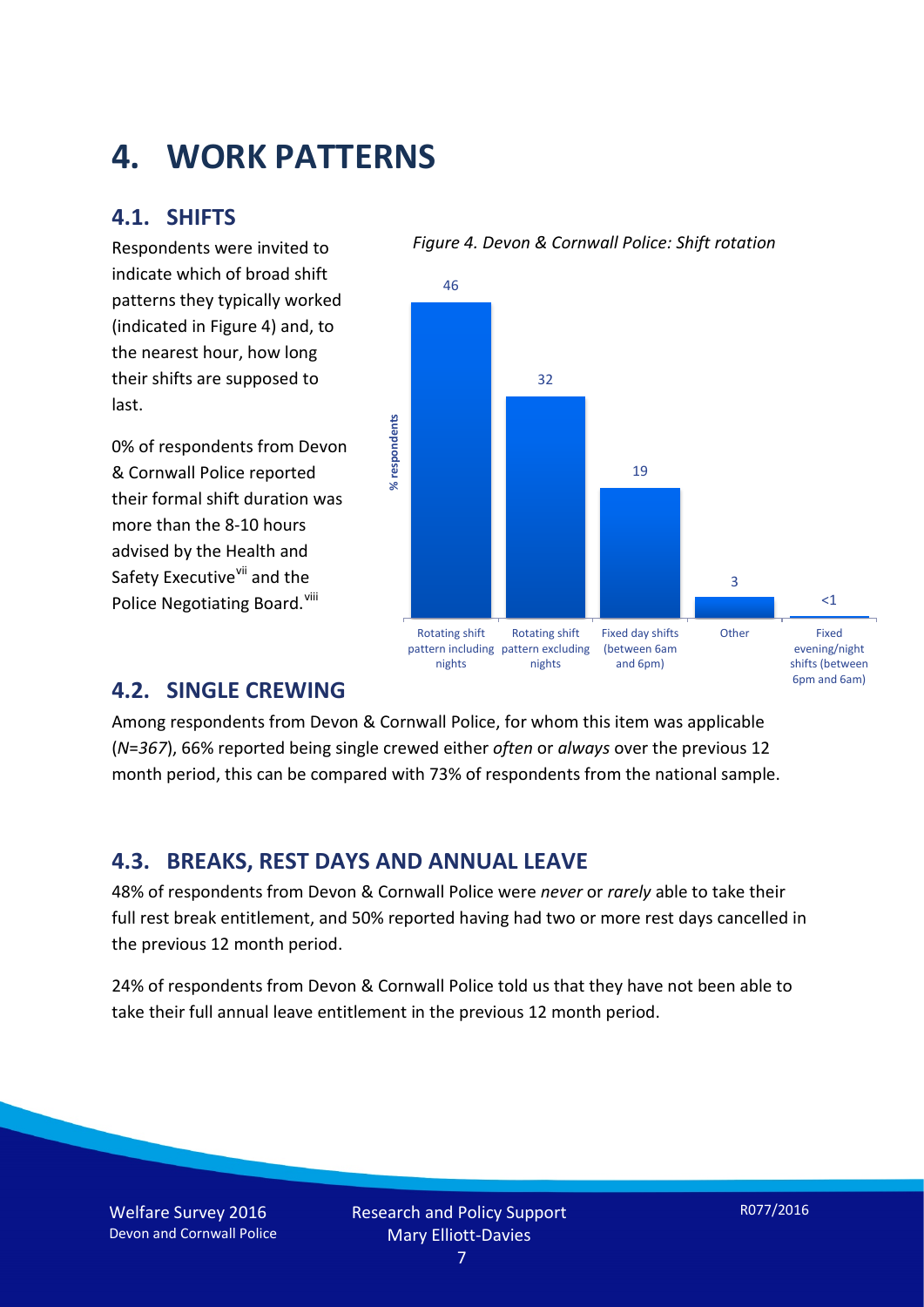# **5. MENTAL HEALTH AND WELLBEING**

#### **5.1. SINGLE ITEM INDICATOR**

A top-level broad overview of mental wellbeing was established using an item that asked respondents to indicate whether they had experienced feelings of stress, low mood, anxiety, or other difficulties with their health and wellbeing over the last 12 months.

80% of respondents from Devon & Cornwall Police indicated that they had experienced feelings of stress, low mood, anxiety, or other difficulties with their health and wellbeing over the last 12 months. 91% also indicated that these feelings were caused, or made worse by work.

#### **5.2. MENTAL WELLBEING**

Mental wellbeing can be broadly conceptualized as having two dimensions. The first concerns positive affect (i.e. pleasurable aspects of wellbeing such as feelings of optimism, cheerfulness, and relaxation). The second concerns psychological functioning (i.e. such as clear thinking, self-acceptance, personal development, competence, and autonomy).

To investigate mental wellbeing in more detail the two-dimensional structure of mental wellbeing described above was assessed using the short Warwick-Edinburgh Mental Wellbeing Scale.<sup>[ix](#page-15-8)</sup> The use of this scale, which has been widely used in a number of settings, helps us to measure the incidence of wellbeing in the police in a reliable way, allowing credible comparisons. The scale asks individuals to rate their experience during the last two weeks for seven positively framed statements.

Findings for the items for the short Warwick-Edinburgh Mental Wellbeing Scale for Devon & Cornwall Police are presented in Figure 5 alongside those for the general public.

#### **5.3. HELP SEEKING**

A question was applied to identify those who had ever **sought help** for feelings of stress, low mood, anxiety, or any other difficulties with mental health and wellbeing. Examples of sources of help were provided including GP, occupational health department, psychologist, therapist, and counsellor.

45% of Devon & Cornwall Police respondents had previously sought help for feelings of stress, low mood, anxiety or other difficulties with their mental health and wellbeing, of which 45% had done so within the last 12 months.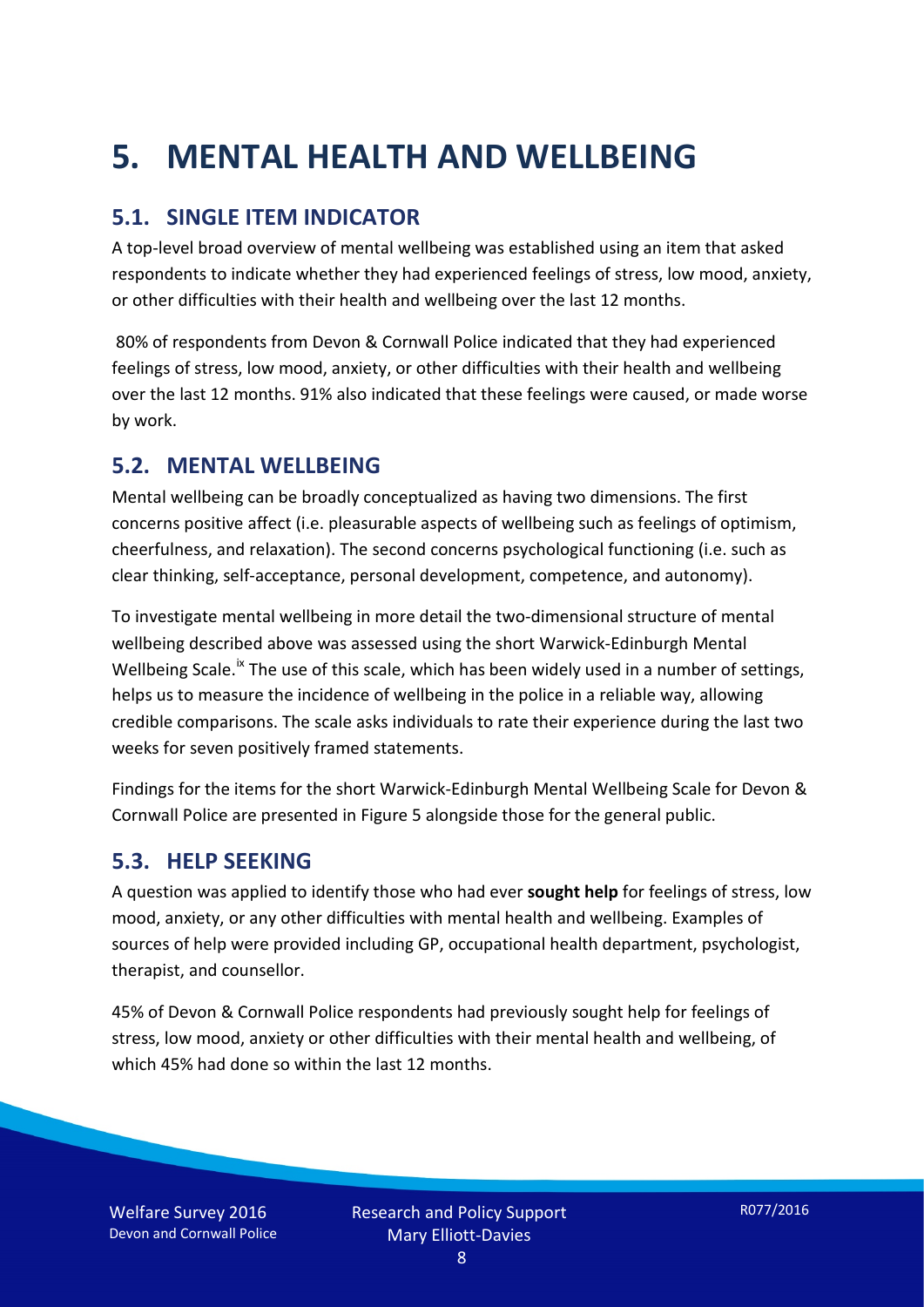



General Population: North West [England] Mental Wellbeing Survey (2012-23) Local Response: PFEW Welfare Survey (2016)

#### **5.4. STRESS**

Work related stress was measured using a single-item measure. 28% of respondents from Devon & Cornwall Police presented with a non-diagnostic case of work-related stress.<sup>[x](#page-15-9)</sup> Stress outside of work was assessed using an adaptation of the work-related stress measure. 11% of respondents from Devon & Cornwall Police presented with a non-diagnostic case of stress outside of work.

Welfare Survey 2016 Devon and Cornwall Police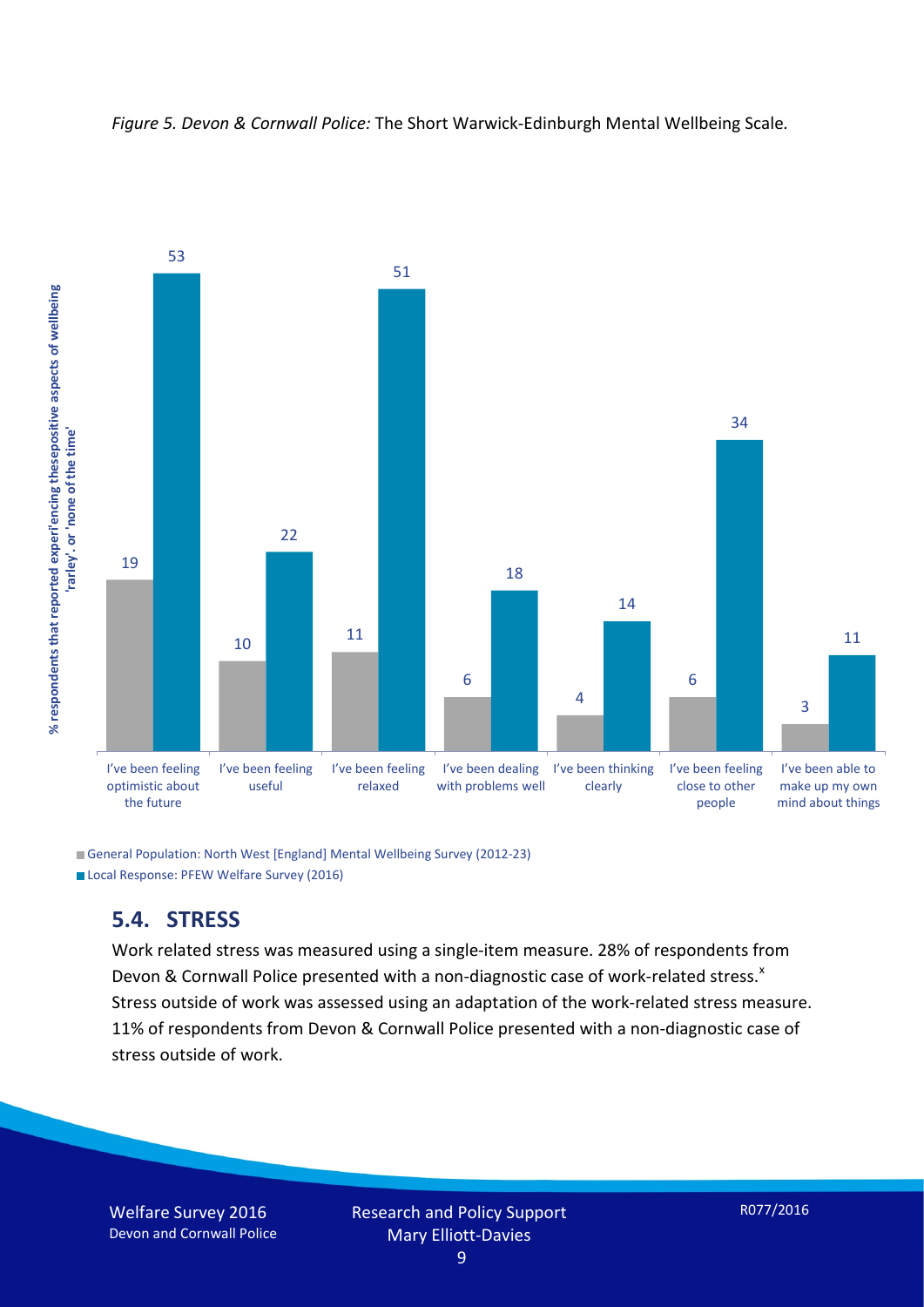# **6. ORGANISATIONAL SUPPORT: MENTAL HEALTH & WELLBEING**

Participants who indicated that they had sought help for difficulties with mental health and wellbeing were presented with additional questions concerning disclosure to a line manager.

#### **6.1. DISCLOSURE**

58% of respondents reported that they had disclosed seeking mental health and wellbeing support to their line managers.

#### **6.2. REASONS FOR NON-DISCLOSURE**

Respondents who did not disclose that they were seeking mental health and wellbeing support were asked to indicate why. Findings are presented in Figure 6 below. Respondents were able to cite as many reasons as applicable.





Reasons for non-disclosure

#### **D**Other

- I didn't want to be treated differently (in a negative way)
- I It wasn't affecting my work so I didn't feeli like I needed to
- I thought it would negatively affect my opportunities for promotion and/or specialisation
- I was worried that my other colleagues would find out

Welfare Survey 2016 Devon and Cornwall Police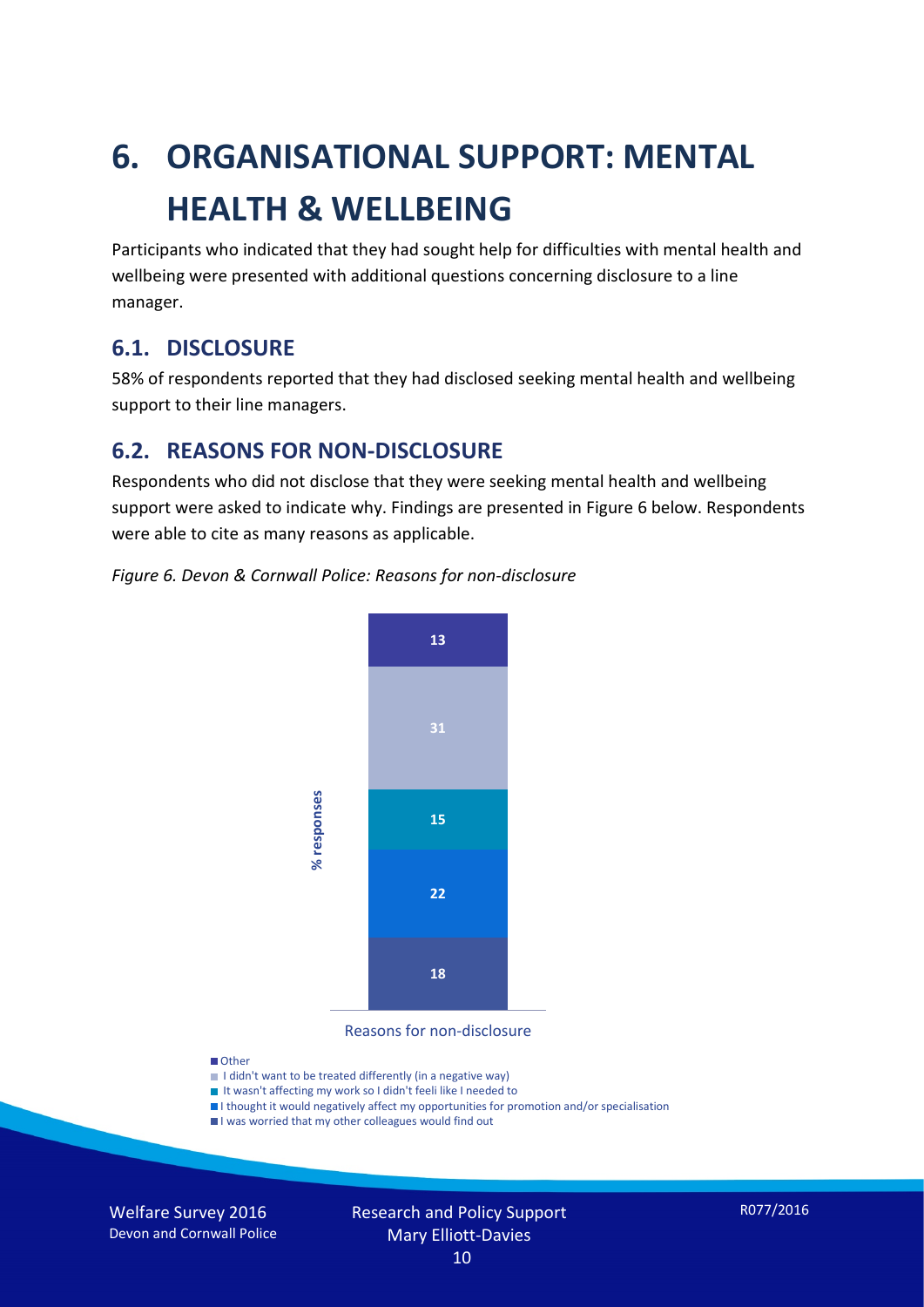#### **6.3. LOCAL ATTITUDES TO MENTAL HEALTH AND WELLBEING**

All respondents were asked about the attitude of the police service towards mental health and wellbeing. Nationally, these were found to be fairly negative. Figure 7 below shows the perception reported by respondents from Devon & Cornwall Police.





% respondents **% respondents**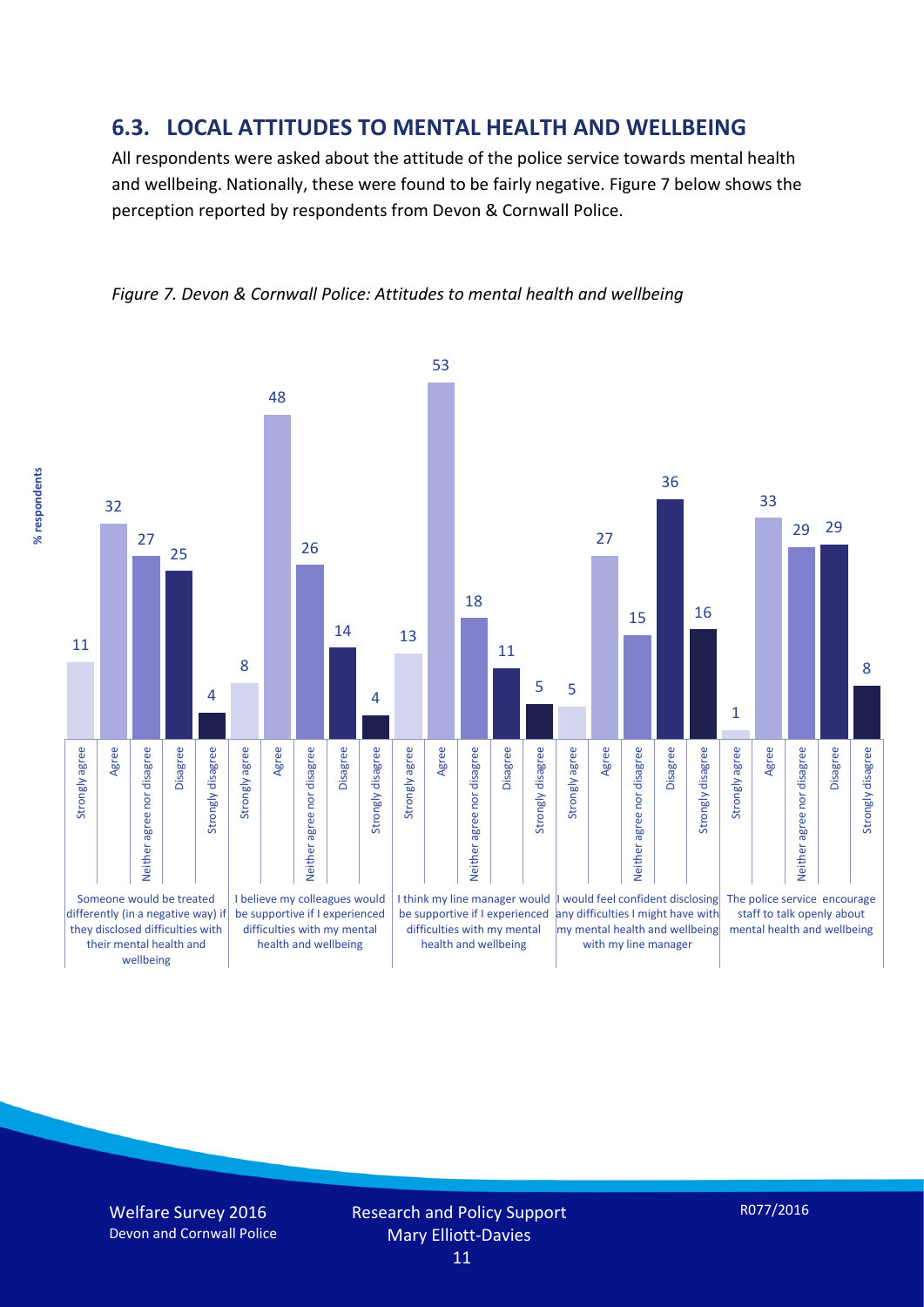# **7. ABSENCE BEHAVIOUR**

## **7.1. ABSENCE**

64% of respondents from Devon & Cornwall Police reported one or more days of sickness absence and 27% of respondents indicated that at least one day of their sickness absence was attributable to stress, depression, or anxiety.

### **7.2. PRESENTEEISM AND LEAVEISM**

Presenteeism is the act of attending work while ill. This has been shown to be associated with subsequent health decline, particularly in relation to burnout, $x_i$  and can to lead to elevated absenteeism.<sup>[xii](#page-16-1)</sup> Moreover, evidence suggests that presenteeism can compound the effects of the initial illness and negatively influence job satisfaction, resulting in negative job attitudes and withdrawal from work.<sup>[xiii](#page-16-2)</sup>

Leaveism is a recently coined term to describe hidden sickness absence and work undertaken during rest periods including using allocated time off such as annual leave entitlements to take time off when they are in fact unwell. Findings for Devon & Cornwall Police are presented in Figure 8 below.



#### *Figure 8. Devon & Cornwall Police: Absence behaviours*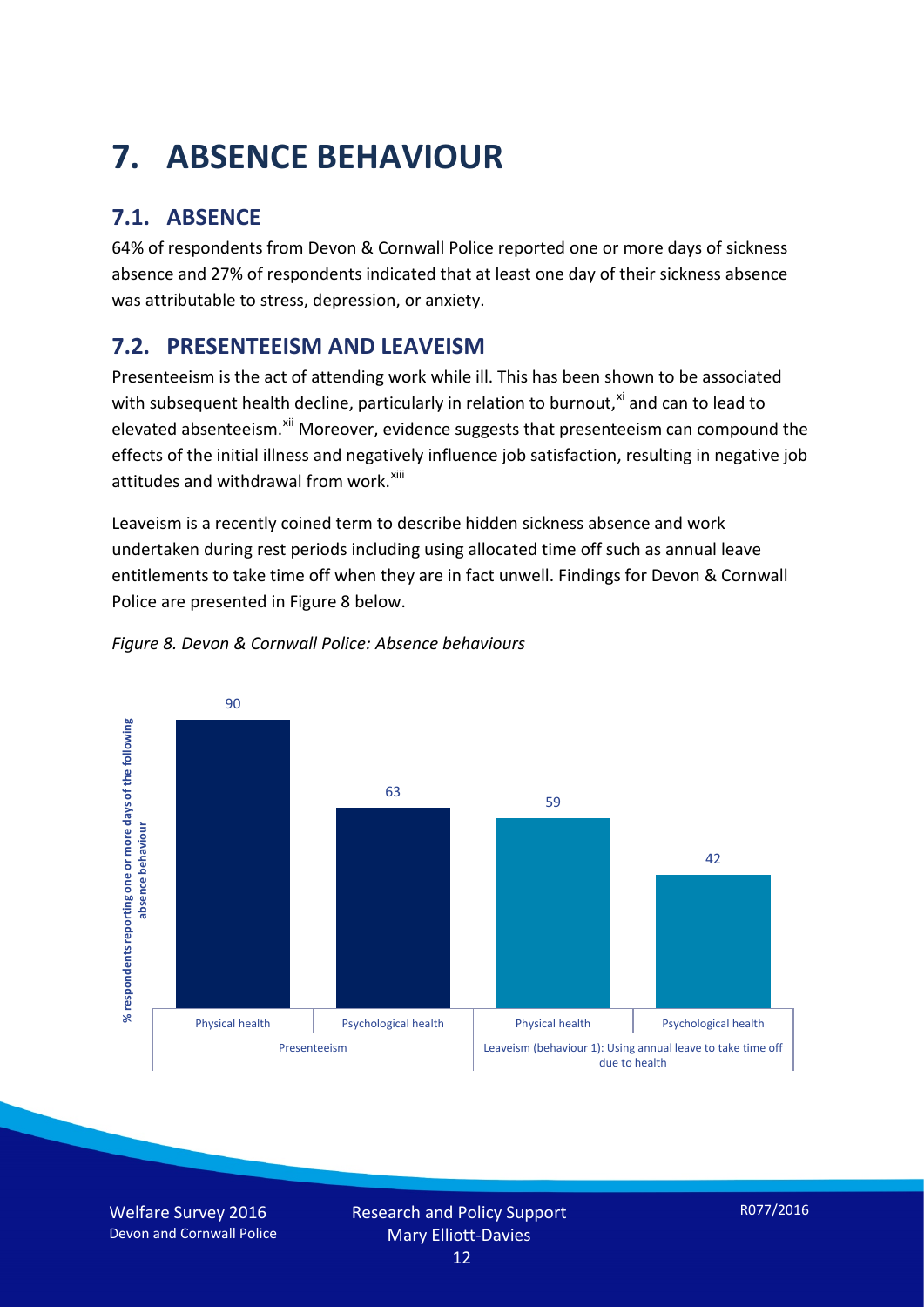# **8. ACCIDENTS, VIOLENCE AND INJURIES**

#### **8.1. VIOLENCE**

% respondents **% respondents** Verbal and physical violence was assessed using four questions regarding how often officers received verbal insults, verbal threats, unarmed physical attacks, and attacks with a weapon from members of the public over the previous 12 months. Findings are presented in Figure 9 below.

*Figure 9. Devon & Cornwall Police: Frequency of verbal and physical violence from members of the public* 72

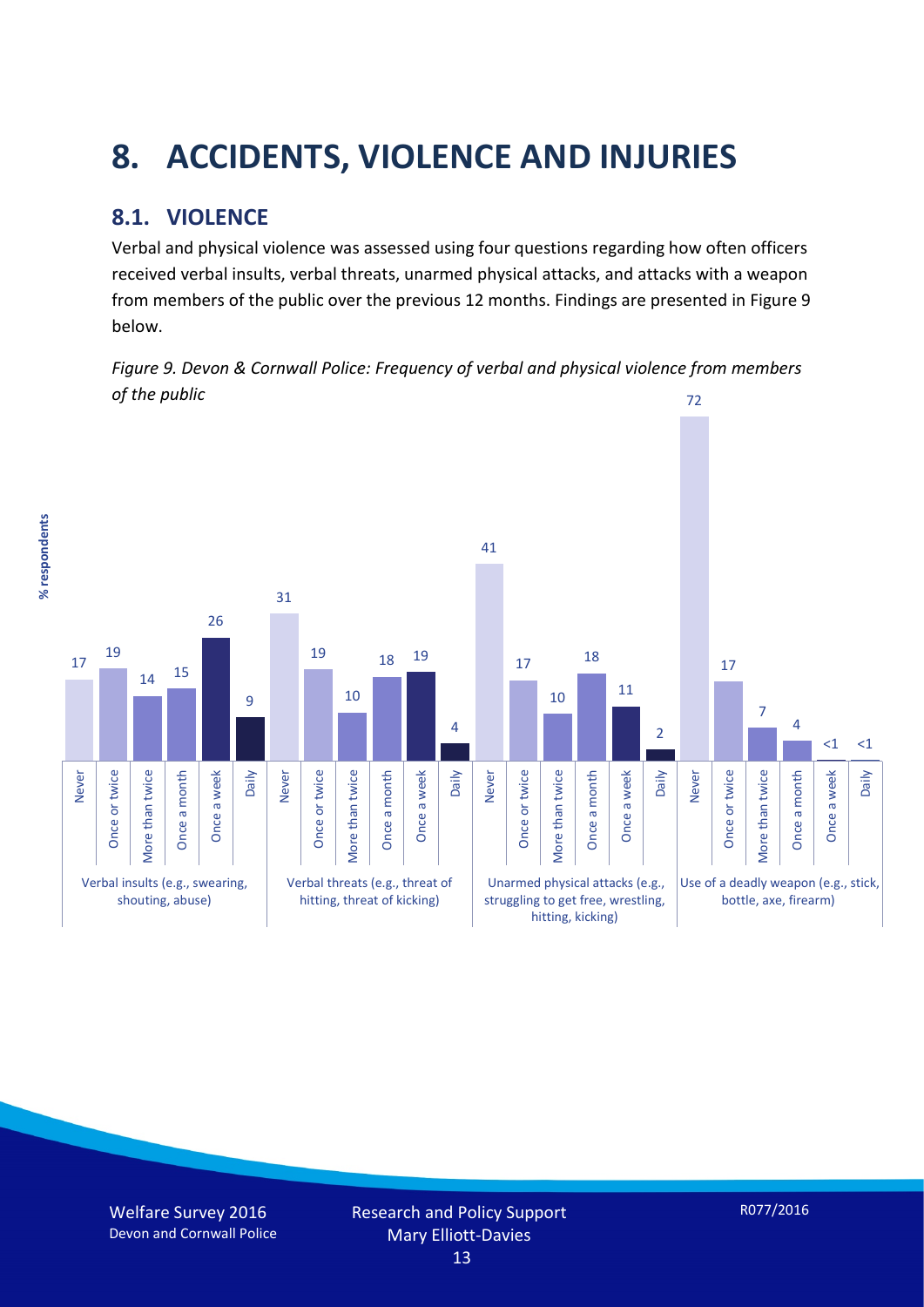#### **8.2. INJURIES DUE TO ACCIDENTS AND VIOLENCE**

17% of Devon & Cornwall Police respondents reported that they had suffered one or more injuries that required medical attention as a result of **work-related violence** in the last year – losing more than 108 days in sickness absence. Whilst 21% of Devon & Cornwall Police respondents also reported that they had suffered one or more injuries that required medical attention as a result of **work-related accidents** in the last year – losing more than 270 days in sickness absence.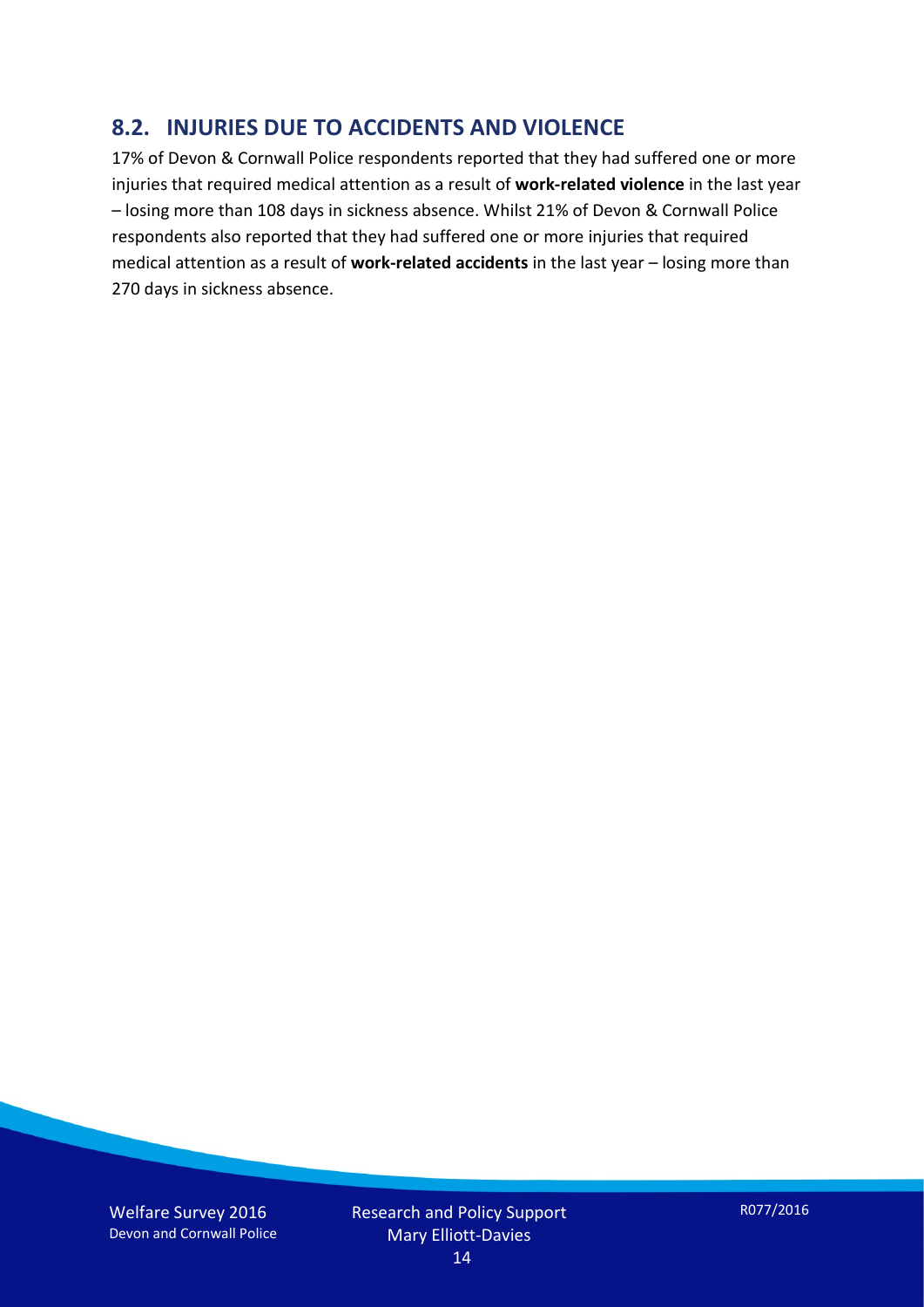## **9. Notes for JBBs**

Additional findings from the 2016 welfare survey are available on request from the Research and Policy department.

The findings of the survey can also be broken down in more detail in terms of different demographic groups, such as rank, role or length of service. However please be aware that we can only go into a certain level of detail with this demographic data in order to preserve respondents' confidentiality.

JBBs wishing to obtain further information can contact Mary Elliott-Davies [\(mary.elliott](mailto:mary.elliott-davies@polfed.org)[davies@polfed.org\)](mailto:mary.elliott-davies@polfed.org) to discuss their requirements. The Research and Policy Department only has one member of staff responsible for these data requests therefore please bear this in mind when contacting the team.

All other interested parties should speak to their local JBB in the first instance.

Welfare Survey 2016 Devon and Cornwall Police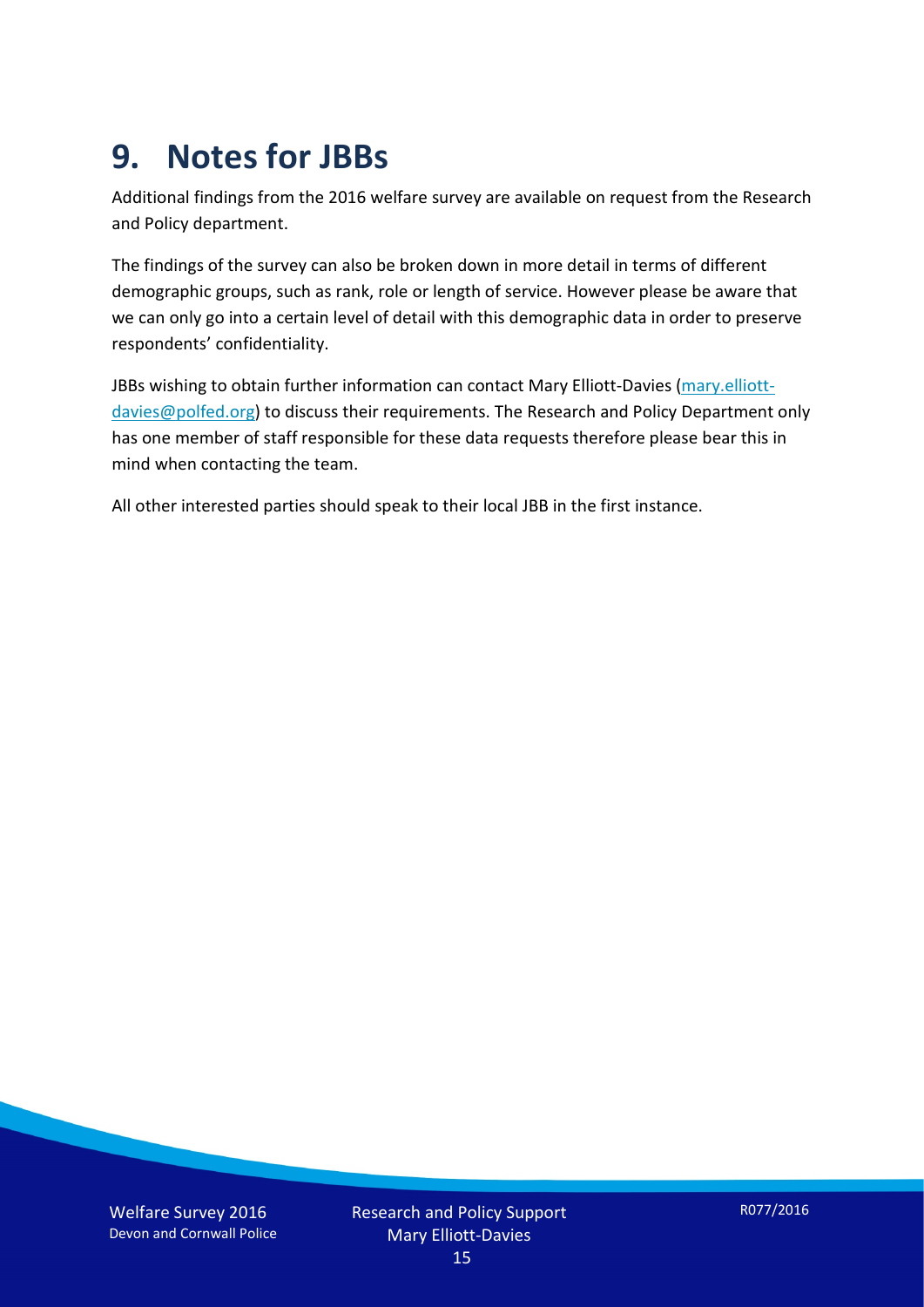# **10. REFERENCES**

<span id="page-15-0"></span>i National Audit Office (2015). Financial Sustainability of Police Forces in England and Wales. Retrieved September 12, 2016, fro[m https://www.nao.org.uk/wp](https://www.nao.org.uk/wp-content/uploads/2015/06/Financial-sustainability-of-police-forces.pdf)[content/uploads/2015/06/Financial-sustainability-of-police-forces.pdf](https://www.nao.org.uk/wp-content/uploads/2015/06/Financial-sustainability-of-police-forces.pdf)

<span id="page-15-1"></span><sup>ii</sup> Home Office (2010). Police Service Strength: England and Wales, 31 March 2010. Retrieved September 12, 2016, from [https://www.gov.uk/government/uploads/system/uploads/attachment\\_data/file/115745/hosb1410](https://www.gov.uk/government/uploads/system/uploads/attachment_data/file/115745/hosb1410.pdf) [.pdf](https://www.gov.uk/government/uploads/system/uploads/attachment_data/file/115745/hosb1410.pdf)

<span id="page-15-2"></span><sup>iii</sup> Home Office (2016). Police Workforce, England and Wales, 31 March 2016. Statistical Bulletin 05/16. Retrieved September 12, 2016, fro[m https://www.gov.uk/government/statistics/police](https://www.gov.uk/government/statistics/police-workforce-england-and-wales-31-march-2016)[workforce-england-and-wales-31-march-2016](https://www.gov.uk/government/statistics/police-workforce-england-and-wales-31-march-2016)

<span id="page-15-3"></span><sup>iv</sup> Elliott-Davies, M., Donnelly, J., Boag-Munroe, F., & Van Mechelen, D. (2016). 'Getting a battering' The perceived impact of demand and capacity imbalance within the Police Service of England and Wales: A qualitative review. The Police Journal, 89, 2, 93-116.

<span id="page-15-4"></span><sup>v</sup> Cousins, R., Mackay, C., Clarke, S., Kelly, C., Kelly, P., & McCaig, R. (2004). 'Management Standards' and work-related stress in the UK: Practical development. *Work & Stress, 18*, 113–136; Mackay, C., Cousins, R., Kelly, P., Lee, S., & McCaig, R. (2004). 'Management Standards' and work-related stress in the UK: Policy background and science. *Work & Stress, 18*, 91–112.

<span id="page-15-5"></span>vi Edwards, J., & Webster, S. (2012). Psychosocial risk assessment: Measurement invariance of the UK Health and Safety Executive's Management Standards Indicator Tool across public and private sector organizations. *Work & Stress, 26*, 130–142

<span id="page-15-6"></span>vii HSE.(2006).Managing shift work: *Health and Safety Guidance*. HSE Books, HSG256, ISBN 9780717661978, Crown Copyright.

<span id="page-15-7"></span>viii Home Office. (2010). Guidance on Variable shift arrangements for police officers [PNB circular] 016-2010.

<span id="page-15-8"></span><sup>ix</sup> Stewart-Brown, S., Tennant, A., Tennant, R., Platt, S., Parkinson, J., & Weich, S. (2009). Internal construct validity of the Warwick-Edinburgh Mental Well-being Scale (WEMWBS): A Rasch analysis using data from the Scottish Health Education Population Survey. *Health and Quality of Life Outcomes, 7*: 15.

<span id="page-15-9"></span>x Smith, A., Johal, S., Wadsworth, E., Davey Smith, G., & Peters, T. (2000). The Scale of Perceived Stress at Work: The Bristol Stress and Health at Work Study. Contract Research Report 265/2000. Sudbury: HSE Books.